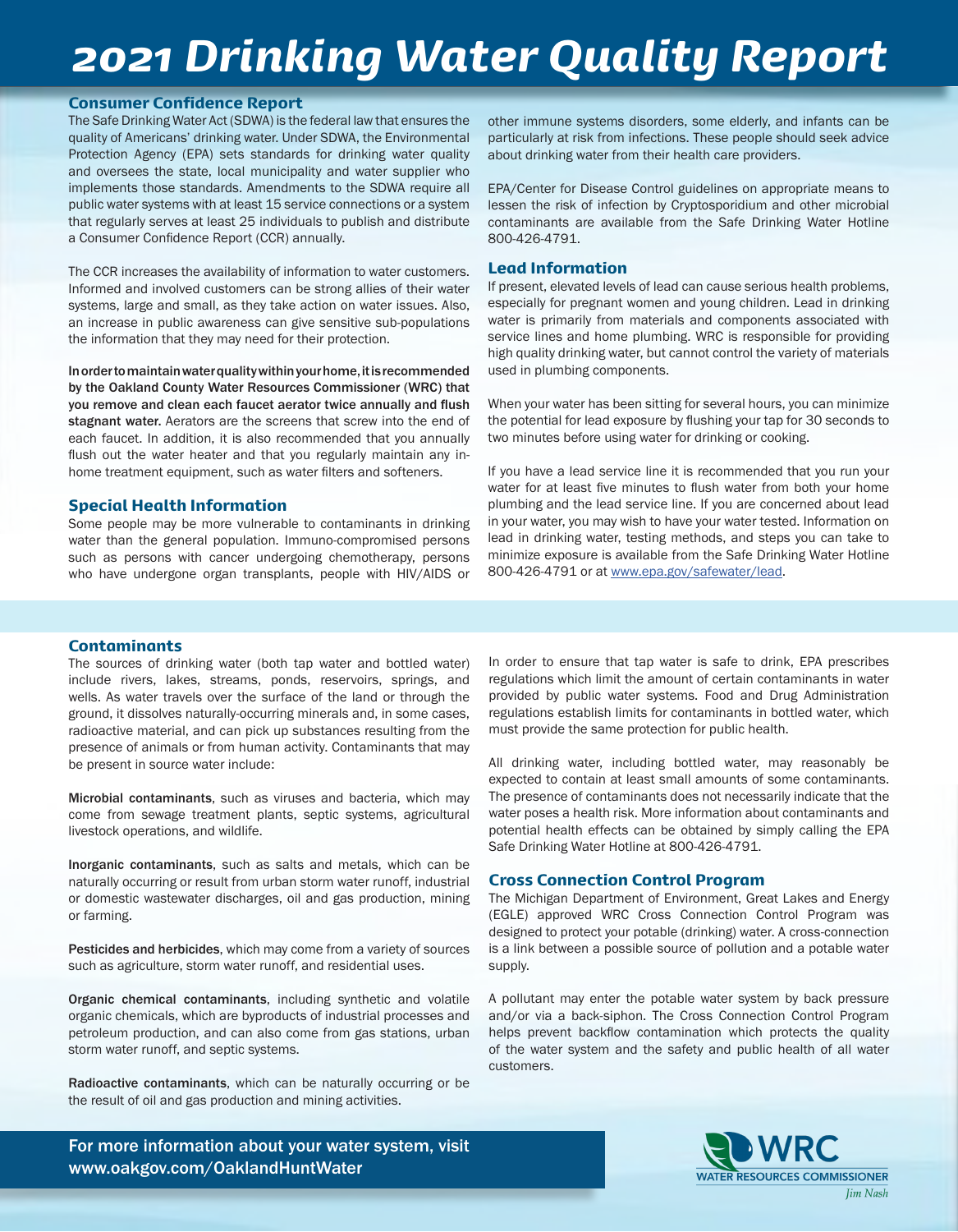## *Oakland Hunt - Oakland Township*



### 2021 Consumer Confidence Report

This report is designed to inform you about the water quality and services we deliver to you every day. Our constant goal is to provide you with a safe and dependable supply of drinking water. We want you to understand the efforts we make to continually improve the water treatment process and to protect our water resources. We are committed to ensuring the quality of your water. The Oakland County Water Resources Commissioner (WRC) is pleased to present the Annual Drinking Water Quality Report (CCR) for the year 2021.

The water source is groundwater found in glacial materials. Two wells (12-inch) provide the pumping capacity for this well water supply system (Water System Serial Number [WSSN] 5573). At this time, the Department of Environment, Great Lakes, and Energy (EGLE) has determined the susceptibility for this water system as "moderate."

We are pleased to report that your drinking water is safe and meets Federal and State requirements. If you have questions about this

report, or your water utility, please contact your WRC representative, Kathryn DiCea, at wrcwater@oakgov.com or 248-452-9158. We want our valued customers to be informed about their water utility.

#### System Design and Improvements

We work continually to provide high quality water to every tap. In order to maintain a safe and dependable water supply, we may need to make improvements that will benefit all of our customers. These improvements are sometimes reflected as rate structure adjustments. We ask that all our customers help us conserve and protect our water resources, which impact our present lifestyle and our children's future. Please email wrcwater@oakgov.com, call 248-452-9158, or visit our website at www.oakgov.com/water if you have questions.

#### Outdoor Water Use

Outdoor water use, primarily sprinkling of lawns, greatly affects water pressure and sizing of water system infrastructure when sprinkling is scheduled during peak demand times. We recommend customers schedule automatic irrigation equipment to water lawns outside of the 5 to 9 a.m. and 5 to 9 p.m. high demand times. Michigan State University recommends light, frequent irrigation applied in the early afternoon www.canr.msu.edu/resources/ irrigation-practices-to-preserve-water-quality. Water your lawns or set your automatic sprinklers to operate outside of the morning and evening high demand periods to improve your water pressure and decrease costs required for water system expansion.

#### Your Water Quality

The Oakland Hunt Well Water Supply System is routinely monitored, in accordance with the Safe Drinking Water Act (SDWA), for contaminants in your drinking water. The following tables show the results of our monitoring for the period of January 1 to December 31, 2021. In addition, other test results are shown for the year they were required, since annual testing is not required for some contaminants. The most recent test date for the detected contaminant is listed in the table. Per- and polyfluoroalkyl substances (PFAS) were analyzed for in 2021 and were not detected.

Iron is removed from the water prior to entering the distribution system. Chlorine is added to the water as part of the treatment process and as required by EGLE.

Unregulated contaminants are those for which the Environmental Protection Agency (EPA) has not established drinking water standards. The purpose of unregulated contaminant monitoring is to assist EPA in determining the occurrence of unregulated contaminants in drinking water and whether future regulation is warranted.

The Maximum Contaminant Level (MCL) is the highest level of a contaminant that is allowed in drinking water and is set at a very stringent level. To understand the possible health effects described for many regulated constituents, a person would have to drink two liters of water every day at the MCL level for a lifetime to have a one-in-a-million chance of having the described health effect.

As you can see by the tables, the system had no violations. We are proud that your drinking water meets or exceeds all Federal and State requirements. The EPA has determined that your water is safe at the levels detected.

#### Water Quality FAQs

#### Why is my water cloudy?

White/milky cloudiness is typically little air bubbles. To confirm, fill a clear glass with water and set it on your counter. After a short amount of time, it should start to clear from the bottom up.

#### Why does my water smell like chlorine?

Chlorine is a disinfectant that is added to the drinking water. The EPA has determined that levels of chlorine up to four parts per million in drinking water is safe for consumption.

#### Why does my water smell like rotten eggs?

Stagnant water may start to smell like sulfur or rotten eggs. Let the water run for a few minutes and the smell should clear. If the odor is only in the hot water, try flushing out your hot water tank. We recommend this be done at least annually.

#### Have more questions?

Please email wrcwater@oakgov.com or call 248-452-9158.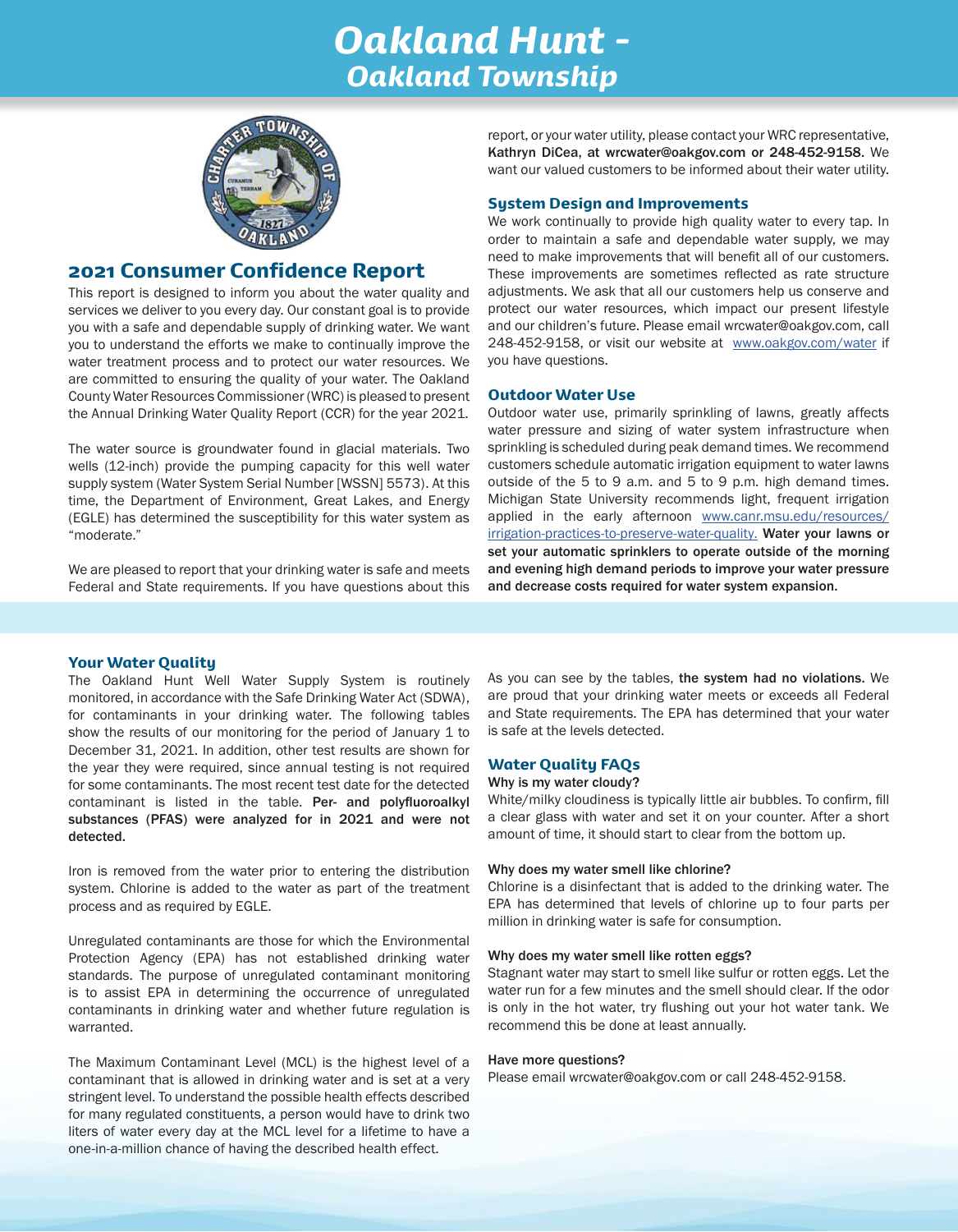## Regulated Contaminants Table

| Contaminant                                                                        | Test<br>Year | <b>Health</b><br>Goal<br><b>MCLG</b> | <b>Allowed</b><br>Level<br><b>MCL</b> | <b>Highest</b><br><b>Detected</b><br>Level | Range<br>οf<br><b>Detection</b> | <b>Units</b> | <b>Major Sources in Drinking Water</b>                                                                                              | <b>Violation</b> |  |
|------------------------------------------------------------------------------------|--------------|--------------------------------------|---------------------------------------|--------------------------------------------|---------------------------------|--------------|-------------------------------------------------------------------------------------------------------------------------------------|------------------|--|
| <b>Inorganic and Volatile Organic Chemicals</b>                                    |              |                                      |                                       |                                            |                                 |              |                                                                                                                                     |                  |  |
| Fluoride                                                                           | 2021         | 4                                    | 4                                     | 0.51                                       | NA.                             | ppm          | Erosion of natural deposits; water<br>additive which promotes strong<br>teeth; discharge from fertilizer and<br>aluminum factories. | No.              |  |
| Disinfectant Residuals and Disinfectant By-Products - Monitoring at Customers' Tap |              |                                      |                                       |                                            |                                 |              |                                                                                                                                     |                  |  |
| <b>Haloacetic Acids</b><br>(HAA5)                                                  | 2019         | <b>NA</b>                            | 60                                    | 8.9                                        | NA.                             | ppb          | By-product of drinking water<br>disinfection.                                                                                       | No.              |  |
| <b>Total Trihalomethanes</b><br>(TTHM)                                             | 2019         | <b>NA</b>                            | 80                                    | 35                                         | NA.                             | ppb          | By-product of drinking water<br>clorination.                                                                                        | N <sub>o</sub>   |  |
| Disinfectant (chlorine)                                                            | 2021         | <b>MRDLG</b><br>4                    | <b>MRDL</b><br>4                      | RAA<br>0.64                                | $0.13 - 1.27$                   | ppm          | Water additive to control microbes.                                                                                                 | No.              |  |

## Regulated Contaminants Table Continued

| <b>Copper and Lead Monitoring at Customers' Tap</b> |              |                                      |                                     |                                          |                                 |              |                                                                                                                            |                                                   |  |
|-----------------------------------------------------|--------------|--------------------------------------|-------------------------------------|------------------------------------------|---------------------------------|--------------|----------------------------------------------------------------------------------------------------------------------------|---------------------------------------------------|--|
| Contaminant                                         | Test<br>Year | <b>Health</b><br>Goal<br><b>MCLG</b> | <b>Action</b><br>Level<br><b>AL</b> | 90 <sup>th</sup><br>Percentile<br>Value* | Range<br>οf<br><b>Detection</b> | <b>Units</b> | <b>Major Sources in Drinking Water</b>                                                                                     | <b>Number</b><br>of<br><b>Samples</b><br>Above AL |  |
| Copper                                              | 2019         | 1.3                                  | 1.3                                 | $\Omega$                                 | $0 - 0$                         | ppm          | Corrosion of houshold plumbing<br>systems; Erosion of natural<br>deposits.                                                 | $\Omega$                                          |  |
| Lead                                                | 2019         | $\Omega$                             | 15                                  | $\Omega$                                 | $0 - 0$                         | ppb          | Lead service lines, corrosion of<br>household plumbing including<br>fittings and fixtures, erosion of<br>natural deposits. | $\Omega$                                          |  |

\*The 90th percentile value means 90 percent of the homes tested have copper and lead levels below the given 90th percentile value. If the 90th percentile value is above the AL, additional requirements must be met.

The State allows us to monitor for certain contaminants less than once per year because the concentrations of these contaminants are not expected to vary significantly from year to year. All of the data is representative of the water quality, but some are more than one year old.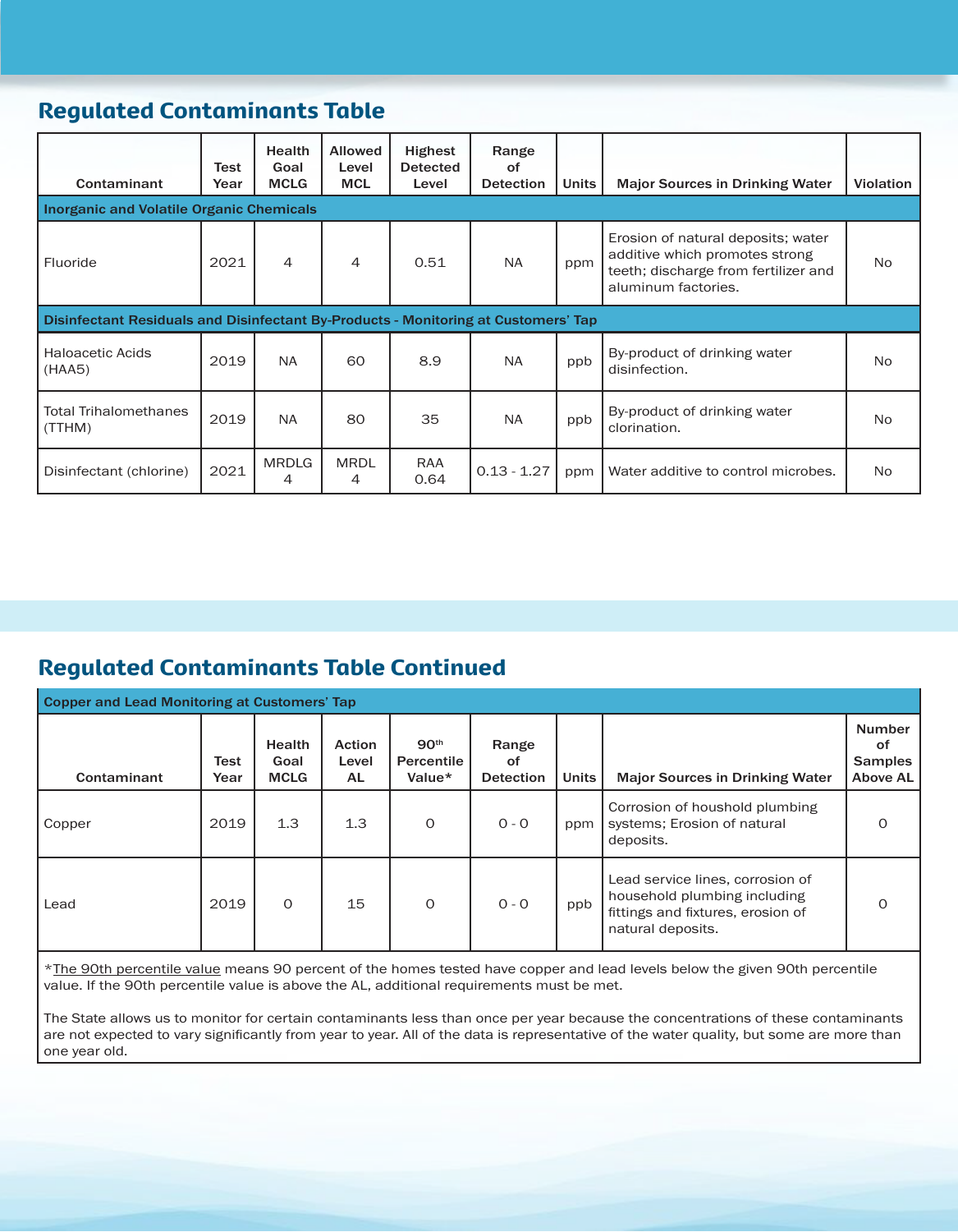## Unregulated Contaminants Table

| Contaminant                              | Test<br>Year | <b>MCLG</b> | <b>MCL</b> | Average<br>Level | Range of<br><b>Detection</b> | <b>Units</b> | <b>Major Sources in Drinking Water</b>          |
|------------------------------------------|--------------|-------------|------------|------------------|------------------------------|--------------|-------------------------------------------------|
| Calcium                                  | 2021         | <b>NA</b>   | <b>NA</b>  | 70               | <b>NA</b>                    | ppm          | Naturally occuring due to geological processes. |
| Chloride                                 | 2021         | <b>NA</b>   | <b>NA</b>  | 11               | <b>NA</b>                    | ppm          |                                                 |
| Hardness                                 | 2021         | <b>NA</b>   | <b>NA</b>  | 274              | <b>NA</b>                    | ppm          |                                                 |
| Iron                                     | 2021         | <b>NA</b>   | <b>NA</b>  | $0.02*$          | $0 - 1.4$                    | ppm          |                                                 |
| Magnesium                                | 2021         | <b>NA</b>   | <b>NA</b>  | 24               | <b>NA</b>                    | ppm          |                                                 |
| Sodium                                   | 2021         | <b>NA</b>   | <b>NA</b>  | 14               | <b>NA</b>                    | ppm          |                                                 |
| Sulfate                                  | 2021         | <b>NA</b>   | <b>NA</b>  | 12               | <b>NA</b>                    | ppm          |                                                 |
| *Iron results are from a field test kit. |              |             |            |                  |                              |              |                                                 |

#### NOTICE TO NON-RESIDENTIAL CUSTOMERS

Federal Regulations require that as the billing customer, it is your responsibility to ensure that all water consumers at your facility (whether business, educational institute, apartments, etc.) have access to the report. Please post this CCR in a visible area. Copies are available for your distribution by contacting the WRC office at wrcwater@oakgov.com or 248-452-9158.

## Important Definitions

Action Level (AL) - The concentration of a contaminant which, when exceeded, triggers treatment or other requirements which a water system must follow.

Haloacetic Acids (HAA5) - HAA5 is the total of bromoacetic, chloroacetic, dibromoacetic, dichloroacetic, and trichloroacetic acids. Compliance is based on the total.

Maximum Contaminant Level (MCL) - The highest level of a contaminant that is allowed in drinking water. MCLs are set as close to the MCLGs as feasible using the best available treatment technology.

Maximum Contaminant Level Goal (MCLG) - The level of contaminant in drinking water below which there is no known or expected risk to health. MCLGs allow for a margin of safety.

Maximum Residual Disinfectant Level (MRDL) - The highest level of a disinfectant allowed in drinking water. There is convincing evidence that addition of a disinfectant is necessary for control of microbial contaminants.

Maximum Residual Disinfectant Level Goal (MRDLG) - The level of a drinking water disinfectant below which there is no known or expected risk to health. MRDLGs do not reflect the benefits of the use of disinfectants to control microbial contaminants.

#### Not Applicable (NA)

Parts Per Billion (ppb) - The ppb is equivalent to microgram per liter. A microgram = 1/1000 milligram. A ppb is equivalent to one penny in \$10,000,000.

Parts Per Million (ppm) - The ppm is equivalent to milligram per liter. A milligram = 1/1000 gram. A ppm is equivalent to one penny in \$10,000.

Running Annual Average (RAA) - The average of analytical results for all samples during the previous four quarters.

Total Trihalomethanes (TTHM) - The sum of chloroform, bromodichloromethane, dibromochloromethane and bromoform. Compliance is based on the total.